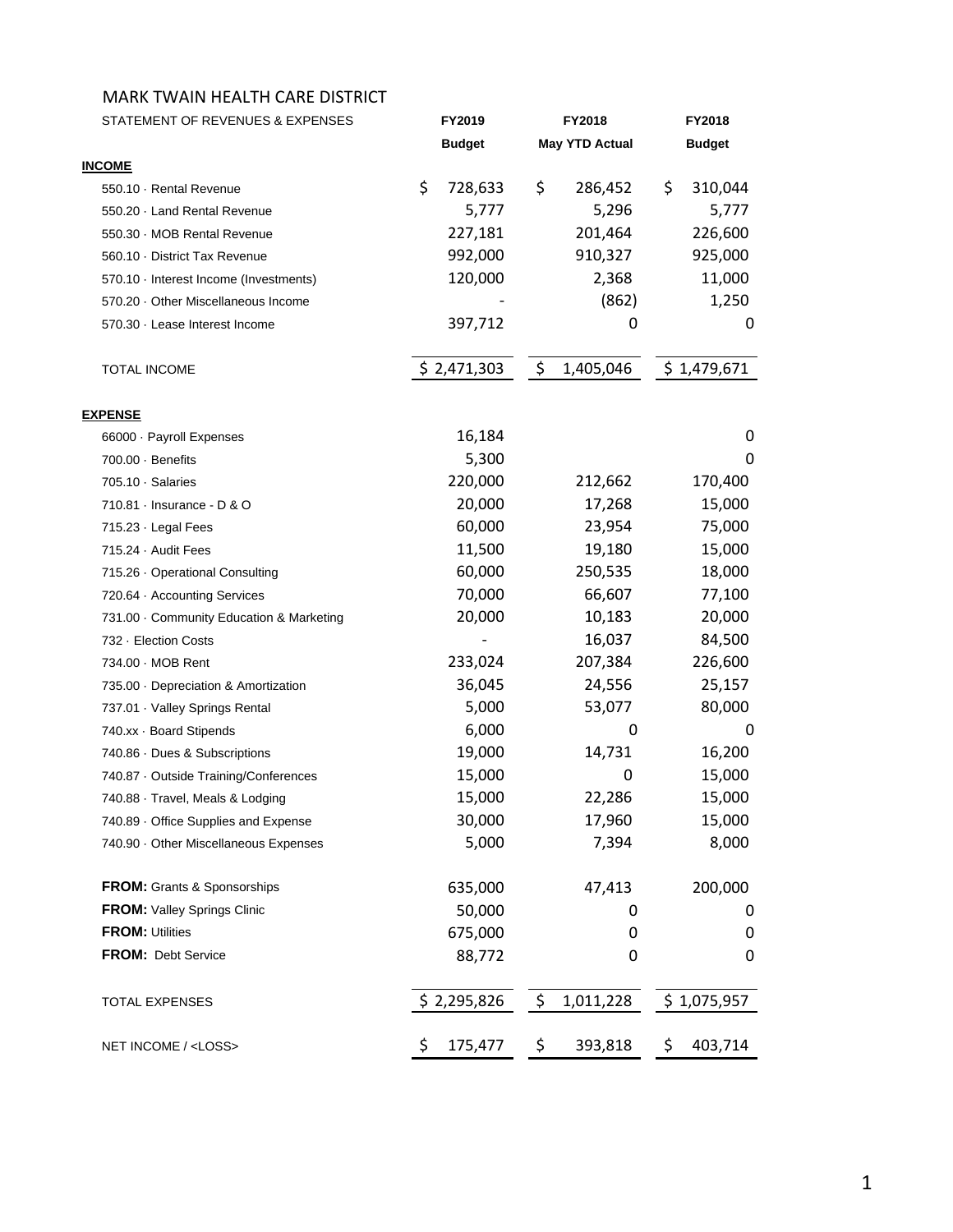| <b>BALANCE SHEET</b>                             | FY2019        | FY2018          | FY2018          |
|--------------------------------------------------|---------------|-----------------|-----------------|
|                                                  | <b>Budget</b> | Projected       | <b>Budget</b>   |
| <b>ASSETS</b>                                    |               |                 |                 |
| Cash and Cash Equivalents                        | \$11,964,382  | 939,515<br>\$   | 1,066,403<br>\$ |
| Umpqua Investments                               | 705,035<br>\$ | \$<br>705,035   | \$<br>717,129   |
| Due from Calaveras County                        | 49,600        | 45,000          | 46,250          |
| Accounts Receivable (net)                        | 55,000        | 55,000          | 22,500          |
| <b>Prepaid Expenses</b>                          | 20,000        | 20,000          | 1,914           |
| <b>Total Current Assets</b>                      | \$12,794,017  | \$<br>1,764,550 | \$<br>1,854,196 |
| Minority Interest in MTMC                        | 295,900       | 14,795,900      | 14,865,132      |
| Property Plant & Equipment                       | 7,206,450     | 6,606,450       | 6,608,246       |
| <b>Construction in Progress (Valley Springs)</b> | 5,600,000     | 467,289         | 3,142,384       |
| <b>Accumulated Depreciation</b>                  | (5,333,027)   | (5,309,819)     | (5,390,157)     |
| Net PP&E (Capital Assets)                        | 7,473,423     | 1,763,920       | 4,360,473       |
| Capital Leaseback                                | 8,301,888     | 0               | 0               |
| Capitalized Lease Negotiation                    | 312,801       | 323,587         | 359,043         |
| Intangible Assets                                | 0             | 2,051           | 2,051           |
| <b>Total Assets</b>                              | \$29,178,028  | \$18,650,008    | \$21,440,896    |
| <b>LIABILITIES</b>                               |               |                 |                 |
| Accounts Payable & Accrued Expenses              | 34,000        | 34,000          | 37,500          |
| Deferred Rent Revenue                            | 4,838,290     | 38,290          | 37,974          |
| <b>Security Deposits</b>                         | 4,275         | 4,275           | 3,275           |
| Due to MTMC - Rental Clearing                    | 0             | 47,457          | 47,993          |
| <b>Payroll Liabilities</b>                       | 8,500         | 8,500           | 8,500           |
| <b>USDA Construction Loan</b>                    | 5,600,000     | 0               | 2,523,472       |
| <b>Total Liabilities</b>                         | \$10,485,065  | \$<br>132,522   | \$<br>2,658,714 |
| <b>NET POSITION (FUND BALANCE)</b>               |               |                 |                 |
| Designated Fund Reserve                          | 8,000,000     | 0               | 0               |
| Debt Service Reserve                             | 32,000        | 0               | 0               |
| PP&E Valley Springs Clinic Reserve               | 0             | 0               | 0               |
| <b>Invested in Capital Assets</b>                | 10,175,311    | 1,763,920       | 1,837,001       |
| <b>Unrestricted Fund Balance</b>                 | 485,652       | 16,753,566      | 16,945,180      |
| <b>Total Fund Balance</b>                        | \$18,692,963  | \$18,517,486    | \$18,782,181    |
|                                                  |               |                 |                 |
| <b>Total Liabilities and Fund Balance</b>        | \$29,178,028  | \$18,650,008    | \$21,440,896    |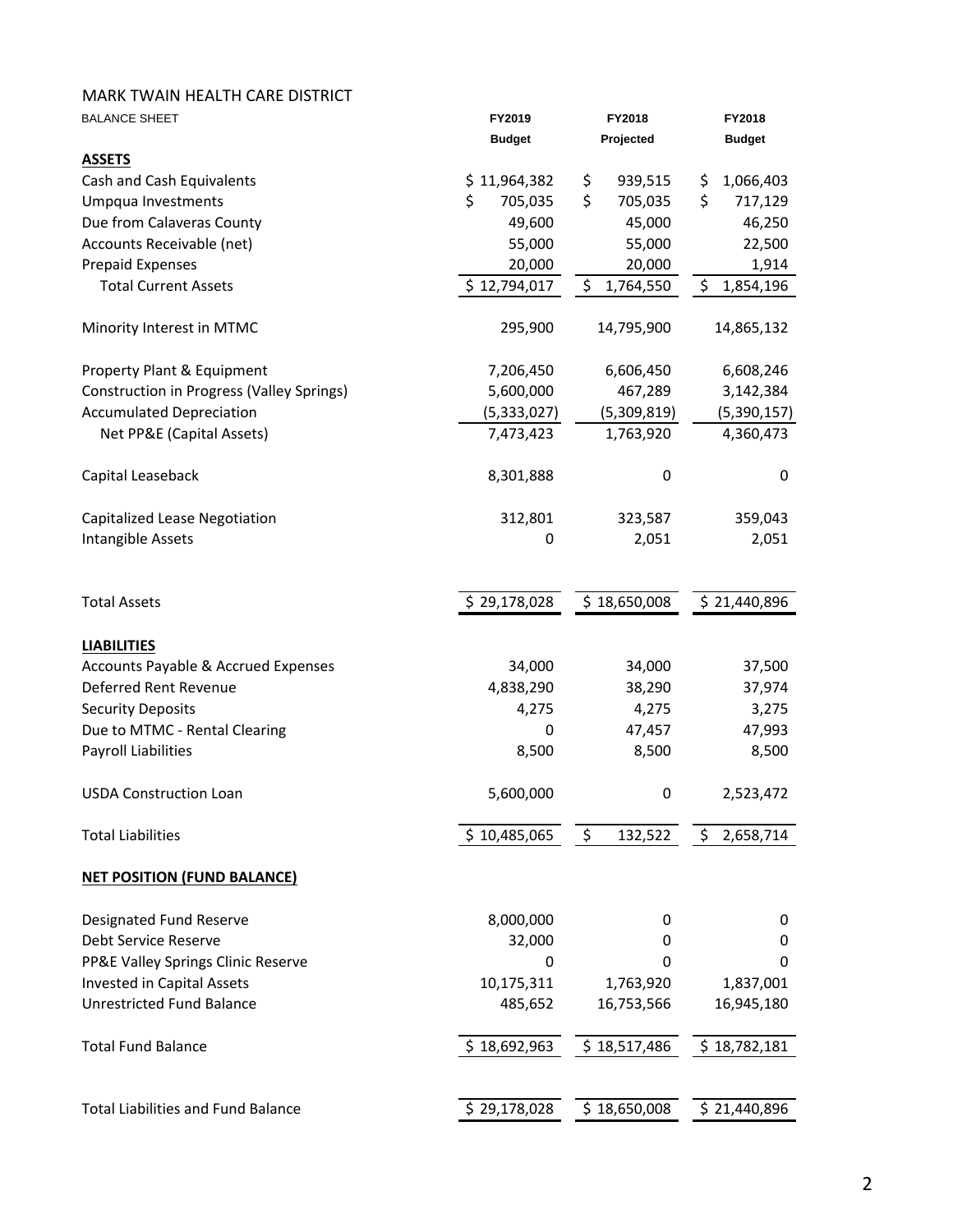Mark Twain Healthcare District Simplified Cash Flow FY2019 Budget

# **CASH RECEIVED**

| Sale of Minority Interest             |       | \$14,500,000 |
|---------------------------------------|-------|--------------|
| Dignity Health Prepaid Rent           |       | 6,000,000    |
| <b>Valley Springs Rental Property</b> |       | 9,000        |
| Land Rental                           |       | 5,777        |
| <b>MOB Rental</b>                     |       | 227,181      |
| <b>District Tax Receipts</b>          |       | 987,400      |
| Interest Income                       |       | 120,000      |
| Loan Draw reimbursement               |       | 467,289      |
|                                       | Total | \$22,316,647 |

#### **CASH PAID OUT**

| <b>MTMC Property Plant &amp; Equip</b> | 8,432,000    |
|----------------------------------------|--------------|
| Operating expenses                     | 811,008      |
| Debt Service                           | 88,772       |
| <b>Valley Springs Salaries</b>         | 50,000       |
| Grants & Sponsorships                  | 635,000      |
| Utilities                              | 675,000      |
| Capital purchases                      | 600,000      |
|                                        | \$11,291,780 |
|                                        |              |
| Change in Cash balance                 | 11,024,867   |

# **BEGINNING CASH BALANCE**

| Cash and Cash Equivalents<br>Umpqua Investments | S | 939,515<br>705,035 |
|-------------------------------------------------|---|--------------------|
| Total                                           | Ś | 1,644,550          |
| <b>ENDING CASH BALANCE</b>                      |   |                    |
| Cash and Cash Equivalents                       |   | \$11,964,382       |
| Umpqua Investments                              |   | 705,035            |
| Total                                           |   | \$12,669,417       |
|                                                 |   |                    |
| Change in Cash balance                          |   | 11,024,867         |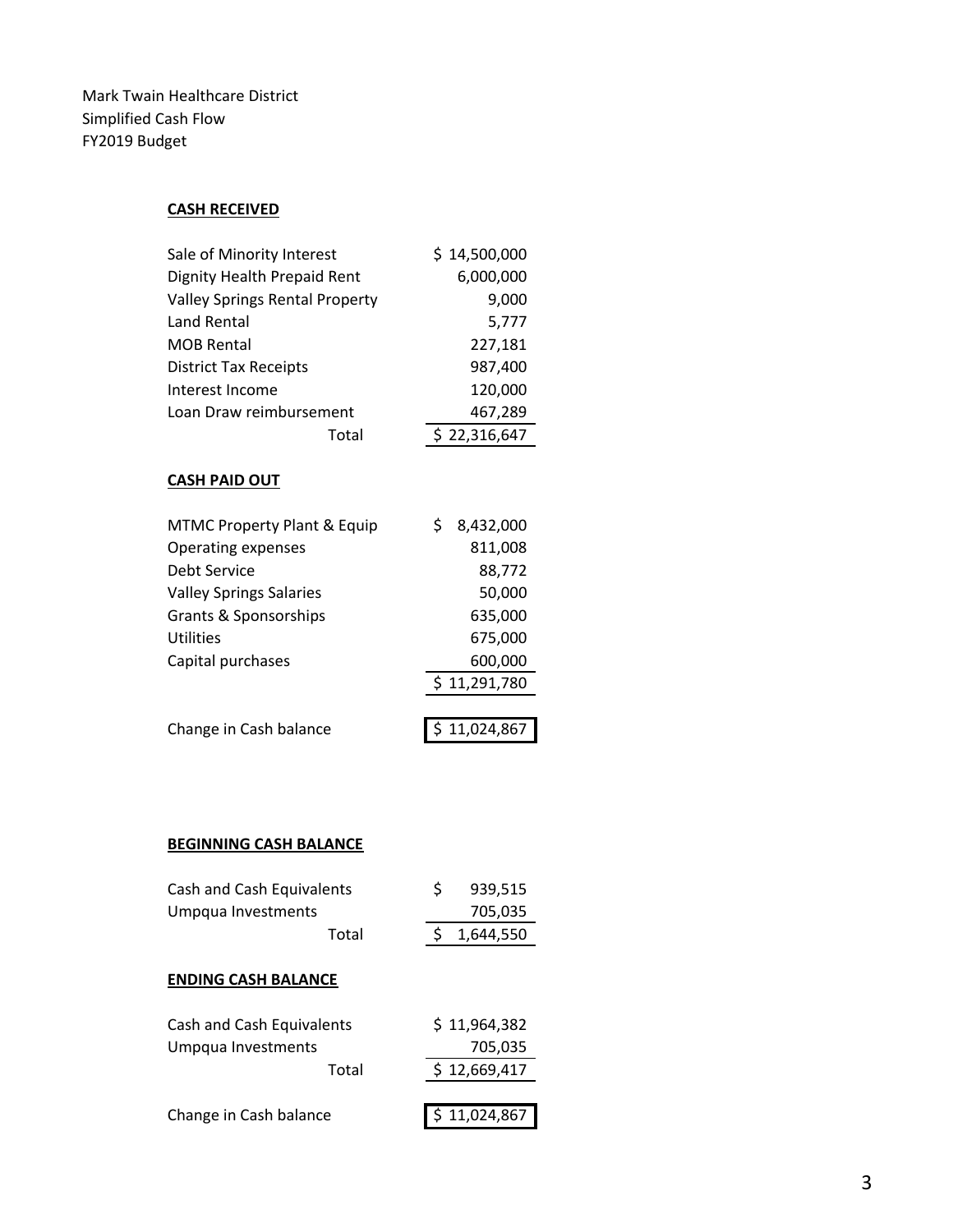| MARK TWAIN HEALTH CARE DISTRICT           |                    |              |
|-------------------------------------------|--------------------|--------------|
| <b>BALANCE SHEET EFFECT ROLLUP</b>        |                    |              |
| <b>BUDGET FISCAL YEAR 2019</b>            |                    | <b>TOTAL</b> |
| <u>ASSETS</u>                             |                    |              |
| Cash                                      |                    |              |
| From: Sale of MI                          | \$                 | 12,068,000   |
| From: Operations                          |                    | 493,350      |
| From: Debt Service                        |                    | (88, 772)    |
| From: Valley Springs Clinic               |                    | 417,289      |
| From: Grants & Sponsorships               |                    | (635,000)    |
| From: Utilities                           |                    | (675,000)    |
| From: Capital Budget                      |                    | (600,000)    |
|                                           | \$                 |              |
| <b>Total Cash</b>                         |                    | 10,979,867   |
| Due From Calaveras County                 |                    | 49,600       |
| Minority Interest                         |                    | (14,500,000) |
| Property Plant & Equipment                |                    | 600,000      |
| <b>Accumulated Depreciation</b>           |                    | (23, 208)    |
|                                           |                    |              |
| Capitalized Lease Negotiation             |                    | (10, 786)    |
|                                           |                    |              |
| Intangilbe Assets                         |                    | (2,051)      |
| <b>Construction in Progress</b>           |                    | 5,132,711    |
| Capital Leaseback                         |                    | 8,301,888    |
| <b>Total Assets</b>                       | $\ddot{\varsigma}$ | 10,528,020   |
| <b>LIABILITIES</b>                        |                    |              |
| Deferred Rent                             | \$                 | (4,800,000)  |
| USDA Loan                                 |                    | (5,600,000)  |
| <b>Rental Clearing</b>                    |                    | 47,457       |
| <b>EQUITY</b>                             |                    |              |
| Debt Service Reserve                      |                    | (32,000)     |
| PP&E Valley Springs Clinic Reserve        |                    |              |
| <b>Fund Balance</b>                       |                    | (143, 477)   |
| <b>Total Liabilities and Fund Balance</b> | \$                 | (10,528,020) |
|                                           |                    |              |
| <b>BALANCING LINE</b>                     |                    | U            |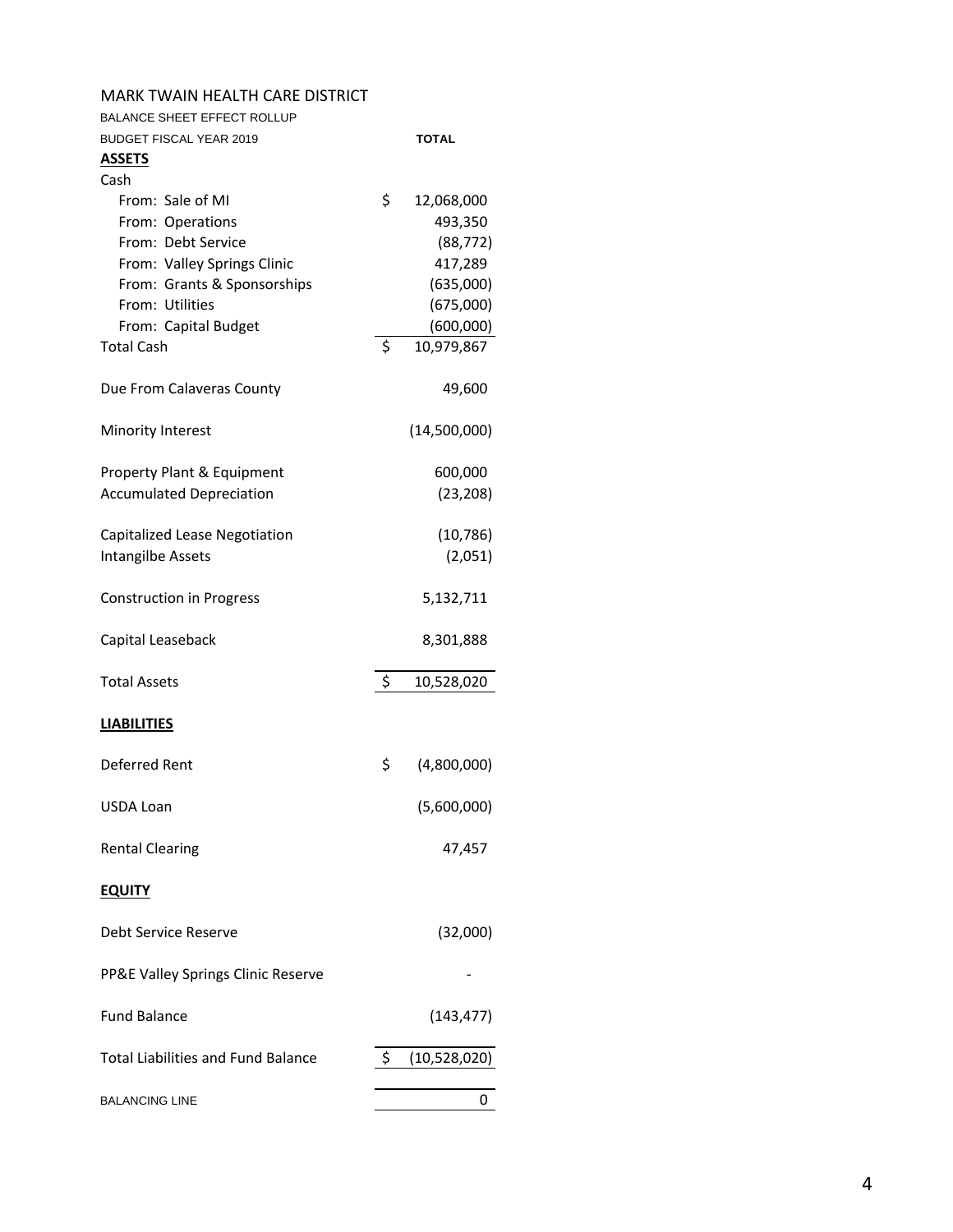| <b>MARK TWAIN HEALTH CARE DISTRICT</b><br>Sale of Minority Interest<br><b>BUDGET FISCAL YEAR 2019</b> | <b>TOTAL</b>     |
|-------------------------------------------------------------------------------------------------------|------------------|
| <b>BALANCE SHEET EFFECT</b>                                                                           |                  |
| Cash                                                                                                  | \$<br>12,068,000 |
| Minority Interest                                                                                     | (14,500,000)     |
| Deferred Rent                                                                                         | (6,000,000)      |
| Property Plant & Equipment                                                                            | O                |
| Capital Leaseback                                                                                     | 8,432,000        |
| <b>Balancing Line</b>                                                                                 |                  |
|                                                                                                       |                  |

#### OTHER ENTRIES

| <b>Balance Sheet changes</b> |               |
|------------------------------|---------------|
| Intangible Assets            | \$<br>(2,051) |
| <b>Rental Clearing</b>       | 47,457        |
| Income Statement pickup      | (45, 406)     |
| <b>Balancing Line</b>        |               |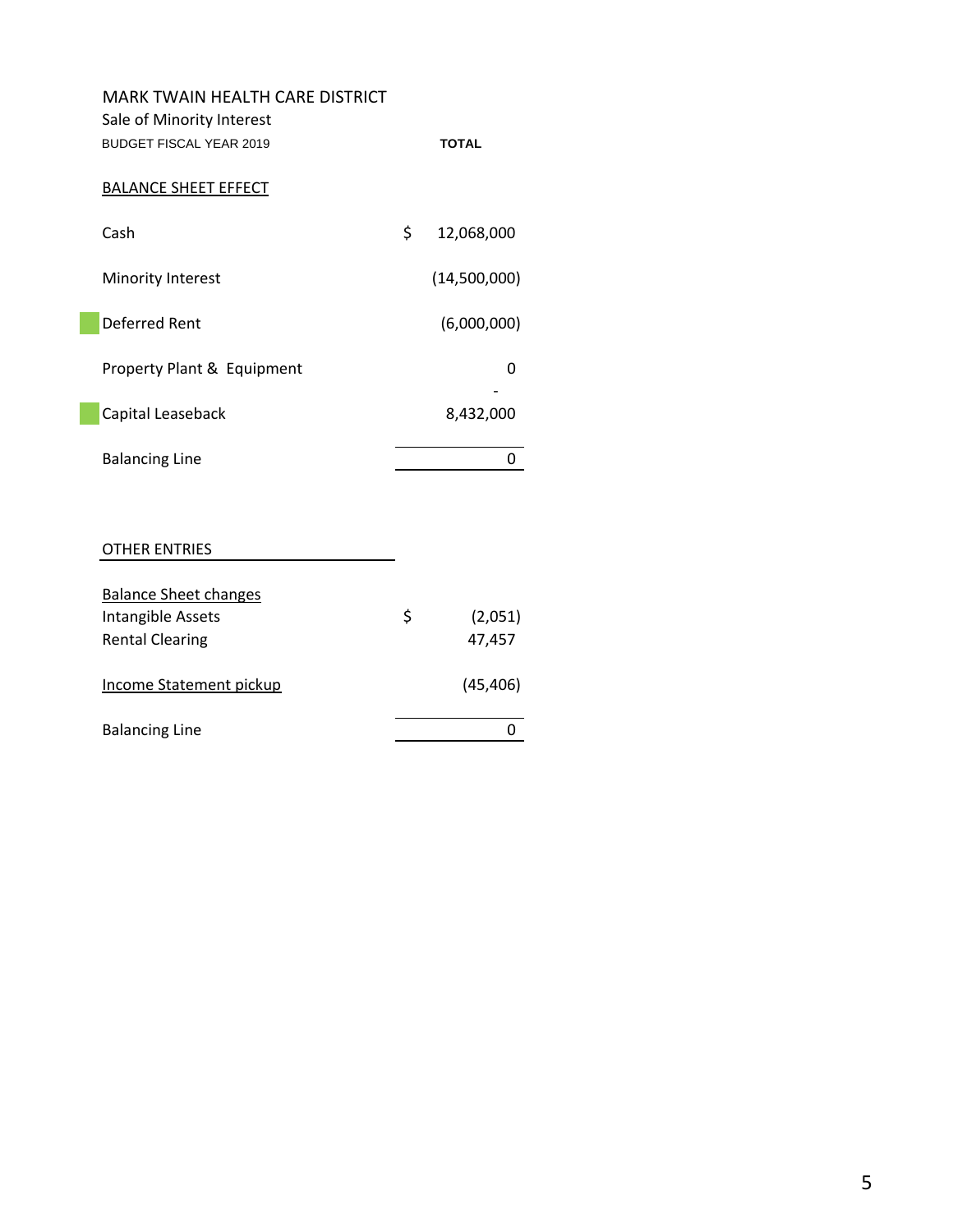| OPERATIONS BUDGET                     |    |           |
|---------------------------------------|----|-----------|
| <b>BUDGET FISCAL YEAR 2019</b>        |    | TOTAL     |
| <b>INCOME</b>                         |    |           |
| 550.10 · Rental Revenue               | \$ | 681,176   |
| 550.20 · Land Rental Revenue          |    | 5,777     |
| 550.30 · MOB Rental Revenue           |    | 227,181   |
| 560.10 · District Tax Revenue         |    | 992,000   |
| 570.10 · Interest Income              |    | 120,000   |
| 570.20 Other Miscellaneous Income     |    |           |
| 570.30 · Lease Interest Income        |    | 397,712   |
| 580.10 · Investment Income            |    |           |
|                                       |    |           |
| <b>TOTAL INCOME</b>                   | \$ | 2,423,846 |
|                                       |    |           |
| <u>EXPENSE</u>                        |    |           |
| 66000 · Payroll Expenses              |    | 16,184    |
| $700.00 \cdot$ Benefits               |    | 5,300     |
| 705.10 · Salaries                     |    | 220,000   |
| 710.81 - Insurance - D & O            |    | 20,000    |
| 715.23 · Legal Fees                   |    | 60,000    |
| 715.24 · Audit Fees                   |    | 11,500    |
| 715.26 Operational Consulting         |    | 60,000    |
| 720.64 · Accounting Services          |    | 70,000    |
| 731 · Community Education & Marketing |    | 20,000    |
| 734.00 - MOB Rent                     |    | 233,024   |
|                                       |    | 33,994    |
| 735.00 · Depreciation & Amortization  |    |           |
| 737.01 · Valley Springs Rental        |    | 5,000     |
| 740.xx · Board Stipends               |    | 6,000     |
| 740.86 Dues & Subscriptions           |    | 19,000    |
| 740.87 · Outside Training/Conferences |    | 15,000    |
| 740.88 · Travel, Meals & Lodging      |    | 15,000    |
| 740.89 Office Supplies and Expense    |    | 30,000    |
| 740.90 Other Miscellaneous Expenses   |    | 5,000     |
|                                       |    |           |
| <b>TOTAL EXPENSES</b>                 | \$ | 845,003   |
|                                       |    |           |
| NET INCOME / <loss></loss>            | Ş  | 1,578,843 |
|                                       |    |           |
|                                       |    |           |
| <b>BALANCE SHEET EFFECT</b>           |    |           |
|                                       |    |           |
| Cash                                  | \$ | 493,350   |
|                                       |    |           |
| Due from Calaveras County             |    | 49,600    |
|                                       |    |           |
| <b>Accumulated Depreciation</b>       |    | (23, 208) |
|                                       |    |           |
| Capitalized Lease Negotiation         |    | (10, 786) |
|                                       |    |           |

Deferred Rent 1,200,000

Capital Leaseback (130,112)

Balancing Lince (0)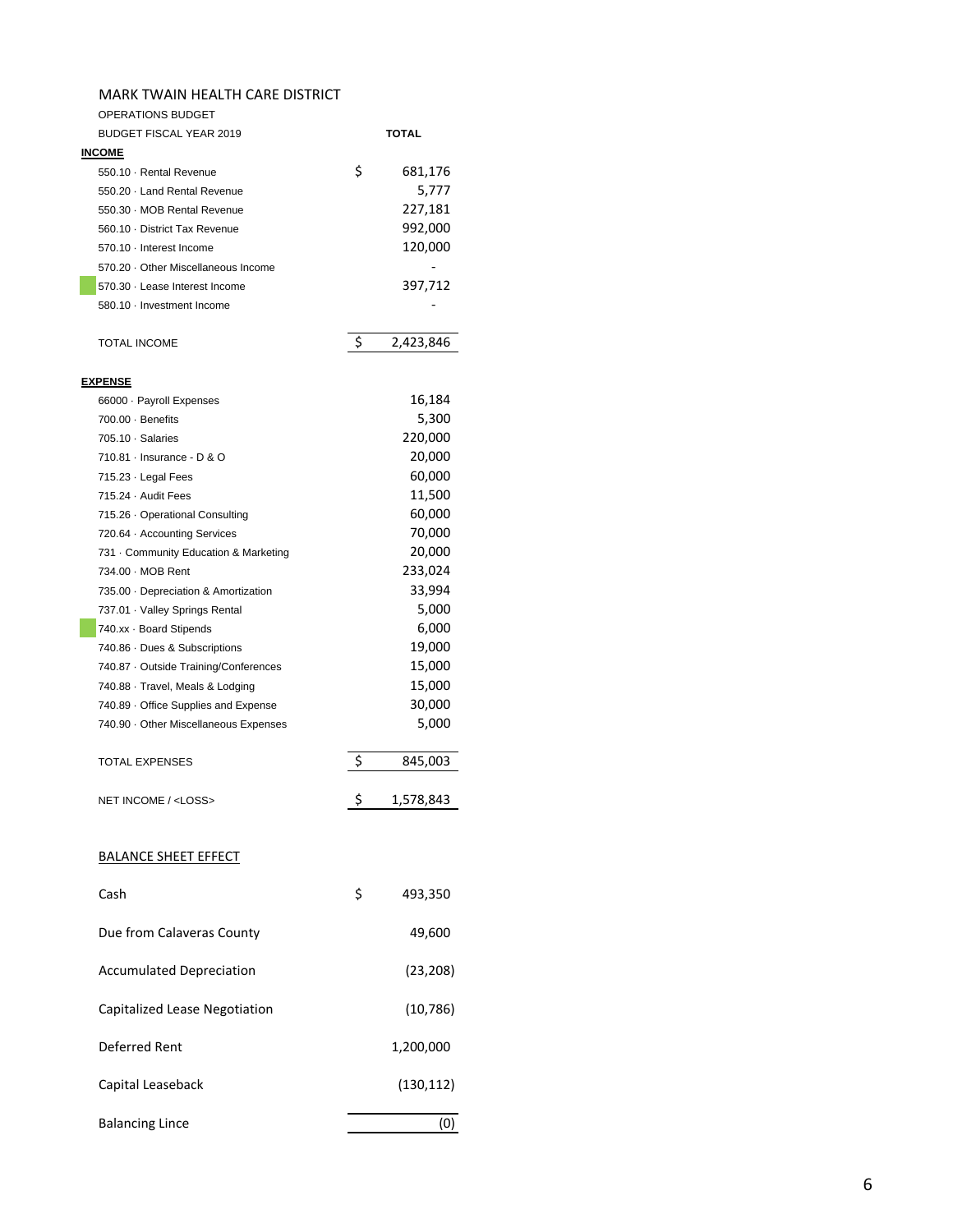| MARK TWAIN HEALTH CARE DISTRICT |                    |              |
|---------------------------------|--------------------|--------------|
| <b>DEBT SERVICE FUND</b>        |                    |              |
| <b>BUDGET FISCAL YEAR 2019</b>  |                    | <b>TOTAL</b> |
|                                 |                    |              |
| <b>EXPENSE</b>                  |                    |              |
| 725.84 - Interest               | \$                 | 88,772       |
| <b>TOTAL EXPENSES</b>           | $\ddot{\varsigma}$ | 88,772       |
|                                 |                    |              |
|                                 |                    |              |
|                                 |                    |              |
| <b>BALANCE SHEET EFFECT</b>     |                    |              |
|                                 |                    |              |
| Cash                            | \$                 | (88, 772)    |
|                                 |                    |              |
| Debt Service Reserve (increase) |                    | (32,000)     |
|                                 |                    |              |
| Fund Balance (decrease)         |                    | 32,000       |
| <b>Balancing Line</b>           |                    | 0            |
|                                 |                    |              |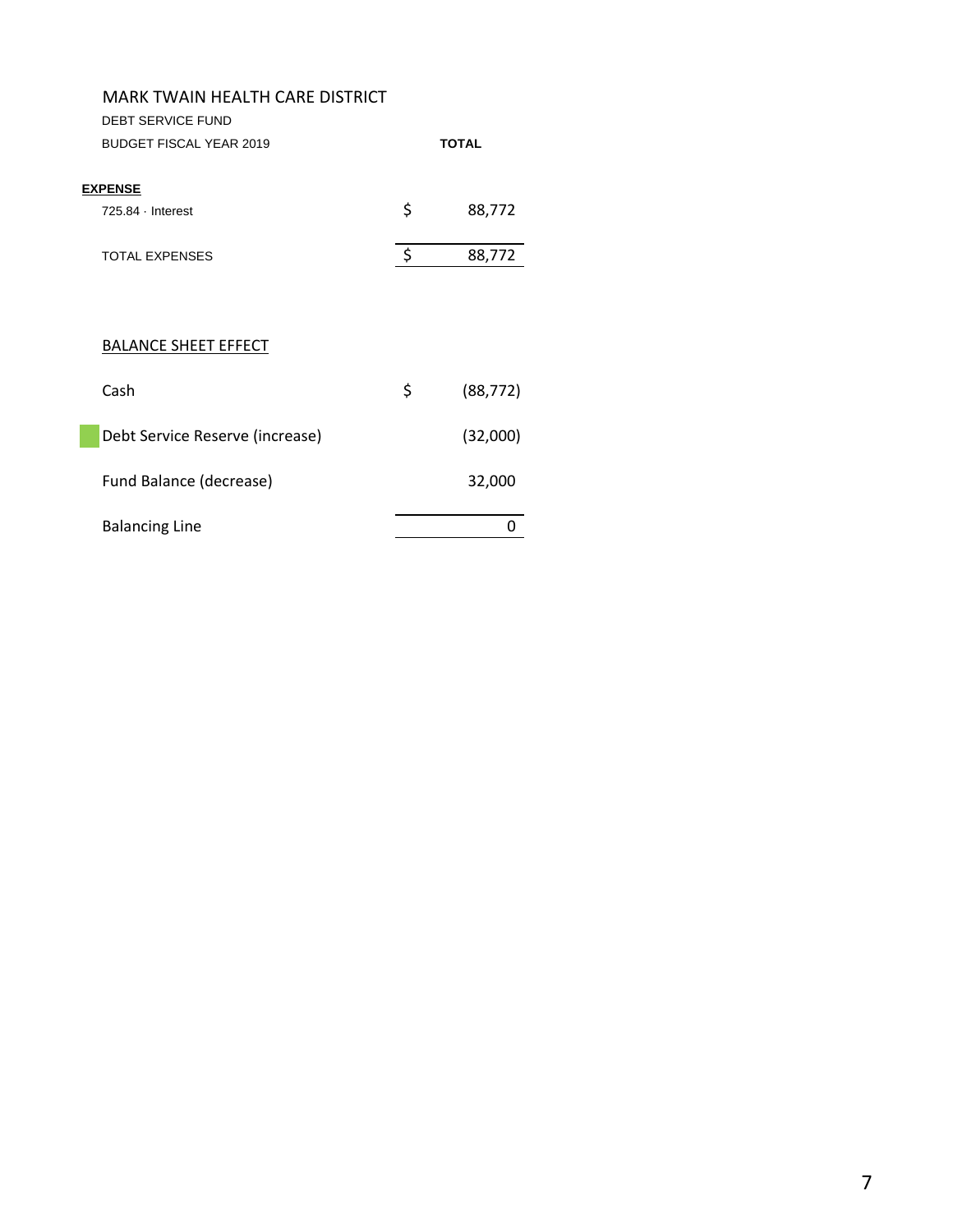| <b>VALLEY SPRINGS CLINIC BUDGET</b>      |              |        |
|------------------------------------------|--------------|--------|
| <b>BUDGET FISCAL YEAR 2019</b>           | <b>TOTAL</b> |        |
| <b>INCOME</b>                            |              |        |
| 550.xx · Net Patient Revenue             |              |        |
| <b>TOTAL INCOME</b>                      |              |        |
| <b>EXPENSE</b>                           |              |        |
| 66000 · Payroll Expenses                 |              |        |
| $700.00 \cdot$ Benefits                  |              |        |
| 700.13 · Group Health Insurance          |              |        |
| $705.10 \cdot$ Salaries                  | \$           | 50,000 |
| $710.00 \cdot$ Insurance                 |              |        |
| 715.00 · Professional Fees               |              |        |
| 715.22 - Accounting Fees                 |              |        |
| 715.25 Management Consulting             |              |        |
| 715.26 Operational Consulting            |              |        |
| $725.84 \cdot$ Interest                  |              |        |
| 730.00 · Utilities                       |              |        |
| 730.85 · Telephone                       |              |        |
| 730.86 · Waste Removal                   |              |        |
| 730.87 · Video Cable                     |              |        |
| 730.88 · Security                        |              |        |
| 730.89 · Shredding                       |              |        |
| 730.90 · Medical Waste & Sharps Disposal |              |        |
| 730.91 · Sanitation                      |              |        |
| 730.92 · Other Utilities                 |              |        |
| 735.00 · Depreciation & Amortization     |              |        |
| 737.00 · Repairs & Maintenance           |              |        |
| 740.83 · Solid Waste Fee                 |              |        |
| 740.84 · Provision for Bad Debt          |              |        |
| 740.85 · Bank Fees and Charges           |              |        |
| 740.86 Dues & Subscriptions              |              |        |
| 740.87 Outside Training/Conferences      |              |        |
| 740.88 · Travel, Meals & Lodging         |              |        |
| 740.89 Office Supplies and Expense       |              |        |
| 740.90 Other Miscellaneous Expenses      |              |        |
| <b>TOTAL EXPENSES</b>                    | \$           | 50,000 |

#### BALANCE SHEET EFFECT

| Cash                     | S | 417,289     |
|--------------------------|---|-------------|
| Construction in Progress |   | 5,132,711   |
| <b>USDA Loan Draws</b>   |   | (5,600,000) |
|                          |   |             |

Balancing Line 0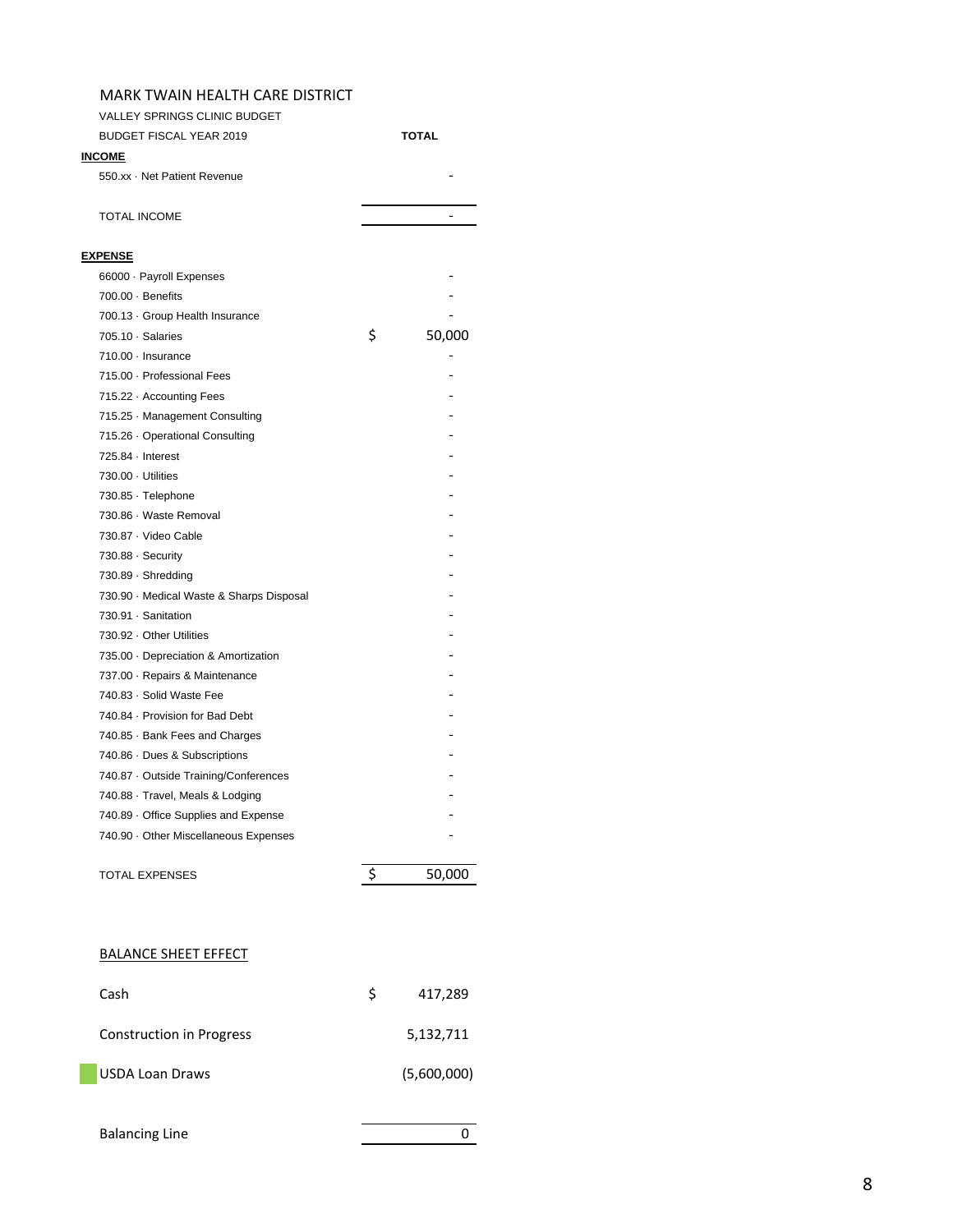SPONSORSHIPS & GOLDEN HEALTH COMMUNITY GRANTS BUDGET BUDGET FISCAL YEAR 2019 **TOTAL**

#### **EXPENSE**

| \$<br>1,600<br>716.01 Pink in the Night<br>716.02 · Health Fair<br>716.03 Health Education Forum<br>716.04 Diabetes Education<br>716.05.<br>716.06 Nurse Call Center<br>716.07 Chronic Disease Program<br>716.08 Respite Care Program<br>4,000<br>716.09 High School Scholarship<br>716.10 · Miscellaneous<br>716.11 Sierra Green Days<br>716.12 Golden Health Awards<br>716.13 Foundation Sponsorships<br>716.14 Community Health Programs<br>716.15 Outpatient Telehealth<br>27,000<br>716.16 · Stay Vertical<br>2,400<br>716.17 Doctors Column<br>500,000<br>716.18 · Foundation Donation<br>100,000<br>717 · Golden Health Community Grants | 716.00 · Sponsorships |  |
|-------------------------------------------------------------------------------------------------------------------------------------------------------------------------------------------------------------------------------------------------------------------------------------------------------------------------------------------------------------------------------------------------------------------------------------------------------------------------------------------------------------------------------------------------------------------------------------------------------------------------------------------------|-----------------------|--|
|                                                                                                                                                                                                                                                                                                                                                                                                                                                                                                                                                                                                                                                 |                       |  |
|                                                                                                                                                                                                                                                                                                                                                                                                                                                                                                                                                                                                                                                 |                       |  |
|                                                                                                                                                                                                                                                                                                                                                                                                                                                                                                                                                                                                                                                 |                       |  |
|                                                                                                                                                                                                                                                                                                                                                                                                                                                                                                                                                                                                                                                 |                       |  |
|                                                                                                                                                                                                                                                                                                                                                                                                                                                                                                                                                                                                                                                 |                       |  |
|                                                                                                                                                                                                                                                                                                                                                                                                                                                                                                                                                                                                                                                 |                       |  |
|                                                                                                                                                                                                                                                                                                                                                                                                                                                                                                                                                                                                                                                 |                       |  |
|                                                                                                                                                                                                                                                                                                                                                                                                                                                                                                                                                                                                                                                 |                       |  |
|                                                                                                                                                                                                                                                                                                                                                                                                                                                                                                                                                                                                                                                 |                       |  |
|                                                                                                                                                                                                                                                                                                                                                                                                                                                                                                                                                                                                                                                 |                       |  |
|                                                                                                                                                                                                                                                                                                                                                                                                                                                                                                                                                                                                                                                 |                       |  |
|                                                                                                                                                                                                                                                                                                                                                                                                                                                                                                                                                                                                                                                 |                       |  |
|                                                                                                                                                                                                                                                                                                                                                                                                                                                                                                                                                                                                                                                 |                       |  |
|                                                                                                                                                                                                                                                                                                                                                                                                                                                                                                                                                                                                                                                 |                       |  |
|                                                                                                                                                                                                                                                                                                                                                                                                                                                                                                                                                                                                                                                 |                       |  |
|                                                                                                                                                                                                                                                                                                                                                                                                                                                                                                                                                                                                                                                 |                       |  |
|                                                                                                                                                                                                                                                                                                                                                                                                                                                                                                                                                                                                                                                 |                       |  |
|                                                                                                                                                                                                                                                                                                                                                                                                                                                                                                                                                                                                                                                 |                       |  |
|                                                                                                                                                                                                                                                                                                                                                                                                                                                                                                                                                                                                                                                 |                       |  |
|                                                                                                                                                                                                                                                                                                                                                                                                                                                                                                                                                                                                                                                 |                       |  |

| <b>TOTAL EXPENSES</b> | 635,000 |
|-----------------------|---------|
|                       |         |

# BALANCE SHEET EFFECT

| Cash                  | (635,000) |
|-----------------------|-----------|
|                       |           |
| <b>Balancing Line</b> |           |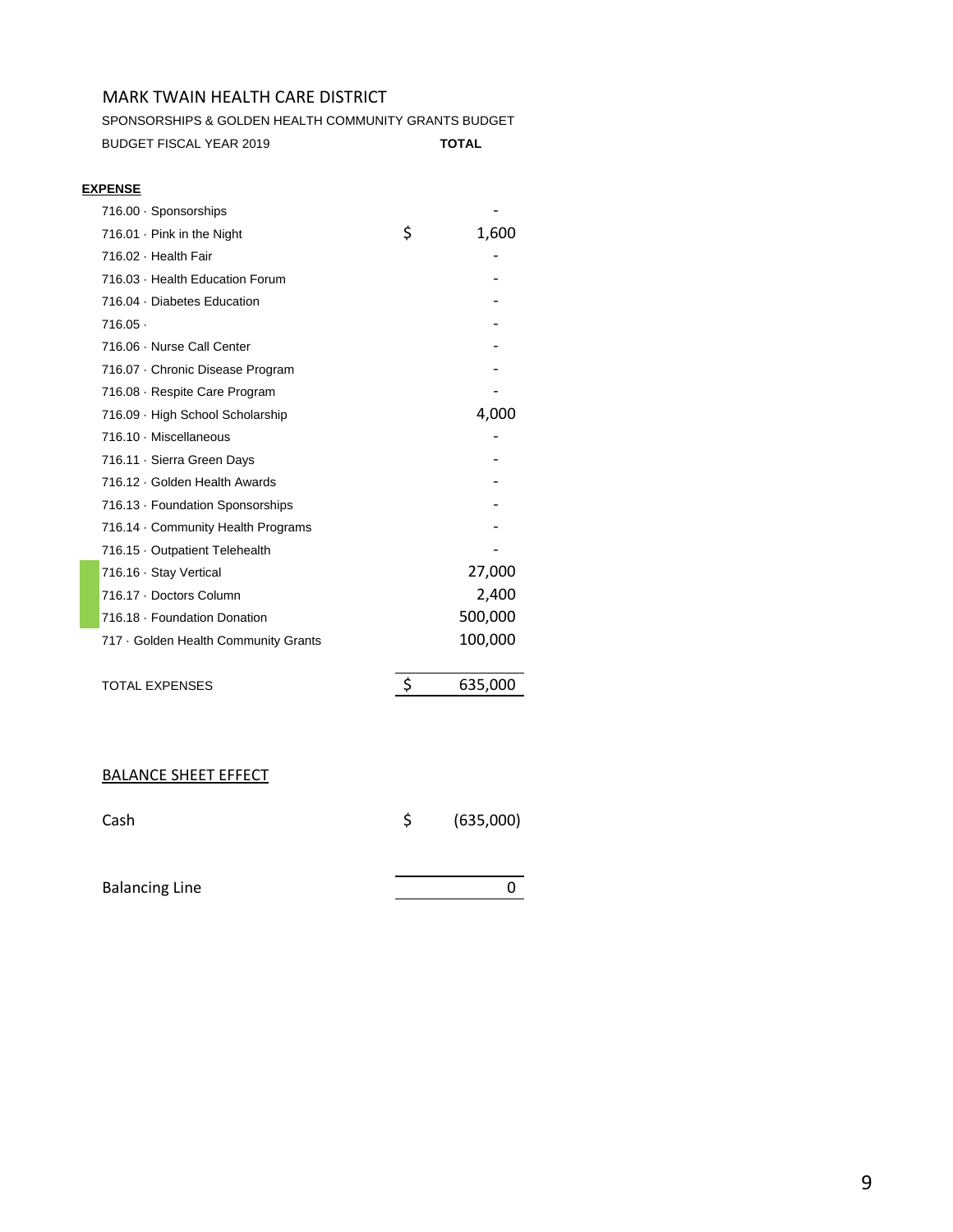UTILITIES BUDGET

| BUDGET FISCAL YEAR 2019 | TOTAL |
|-------------------------|-------|
|                         |       |

#### **EXPENSE**

| 730.00 Utilities                       |               |
|----------------------------------------|---------------|
| 730.01 Utility Taxes/Fees              |               |
| 730.77 Electricity                     | \$<br>357,080 |
| 730.78 Natural Gas                     | 127,333       |
| 730.79 Water/Sewer                     | 154,410       |
| 730.80 Gasoline                        |               |
| 730.83 County Solid Waste Fee          |               |
| 730.85 Telephone                       | 36,178        |
| 730.86 · Waste Removal                 |               |
| 730.87 · Video Cable                   |               |
| $730.88 \cdot$ Security                |               |
| 730.89 Shredding                       |               |
| 730.90 Medical Waste & Sharps Disposal |               |
| 730.91 · Sanitation                    |               |
| 730.92 Other Utilities                 |               |
|                                        |               |
| <b>TOTAL EXPENSES</b>                  | \$<br>675,000 |

# BALANCE SHEET EFFECT

| Cash                  | \$. | (675,000) |
|-----------------------|-----|-----------|
|                       |     |           |
| <b>Balancing Line</b> |     |           |